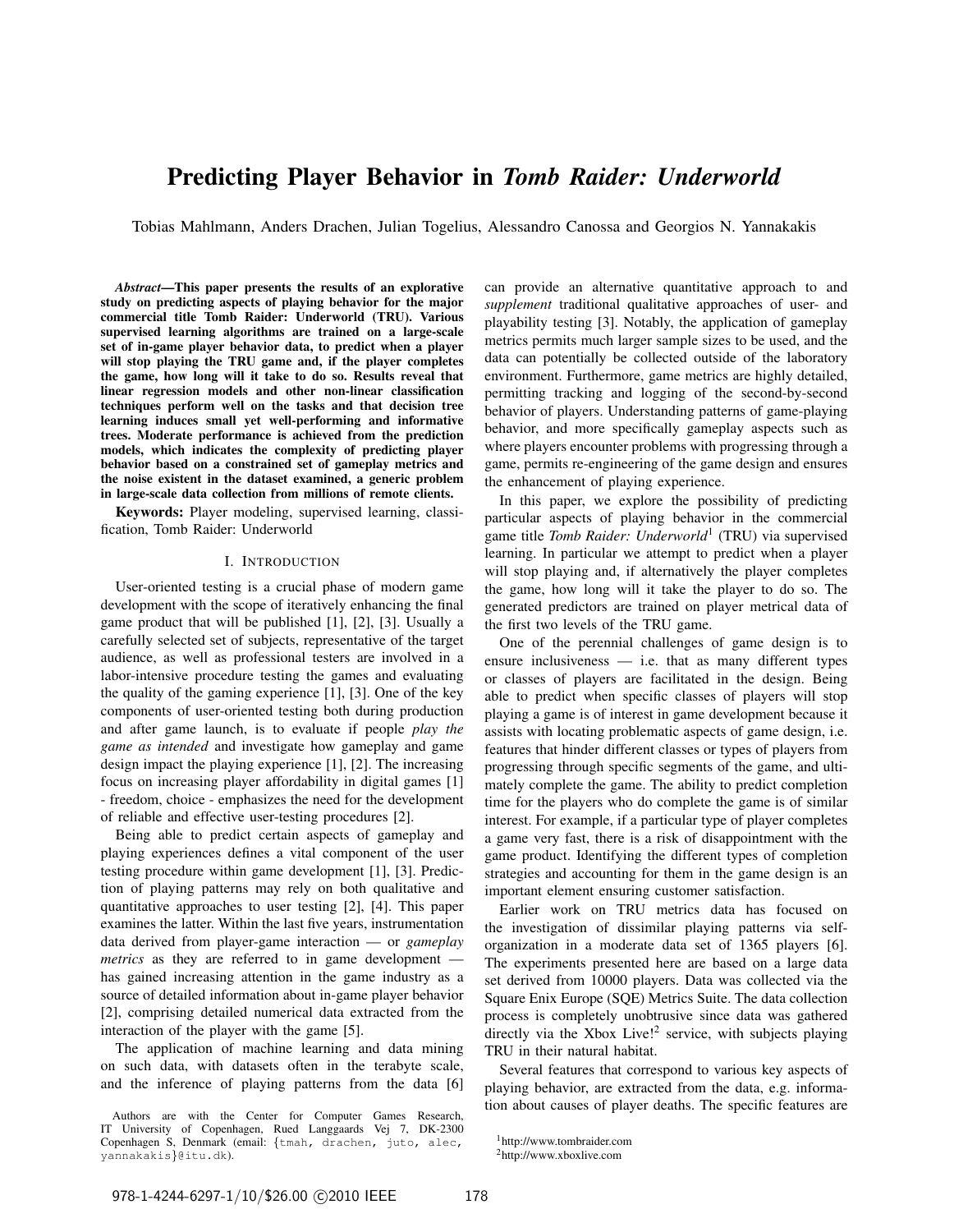selected so that they incorporate knowledge for the player performance. A carefully selected set of various classification algorithms is employed to 1) predict the number of levels completed (i.e. the level number class) based on those features of play and 2) predict the game playing time of players that completed the TRU game. Our algorithms are tested on two tasks: 1) learn to predict based on playing features of level 1 of the game and 2) based on playing features of level 1 and 2. Results showcase the effectiveness of linear regression techniques as well as nonlinear classification approaches. It also appears that decision tree learning achieves moderate performance but provides a full degree of model expressiveness. Moreover, decision trees showcase that a very small number of playing features is adequate for achieving a moderate classification accuracy.

The findings directly address the industrial need of automated processes that could assist towards identifying dissimilar playing patterns and predicting forthcoming player actions and events. The main arguments supporting the commercial applicability of results include the *large-scale* training dataset consisting of 10000 players; the major commercial game used and the available industrial system for logging the data.

## II. GAME METRICS MINING

Viewing the mining of game data as a process towards player modeling [7], [8] we can identify few studies in the literature. Quantitative models of players have been built to assist the learning of basic non-player character (NPC) behaviors (e.g. moving, shooting) in Quake II [9], [10], [11]. In those studies self-organizing maps [10], Bayesian networks [11] and neural gas [9] approaches are employed for clustering game-playing samples. Similarly, self-organizing maps have been used for clustering players of the trails (player waypoints) of users playing a simple level exploration game [12]. Missura and Gärtner [13] investigate the use of k-means for clustering player data and support vector machines for predicting dynamic difficulty adjustment in a simple shooter game; data is derived from a small sample of 17 players.

The vast majority of the aforementioned approaches concentrates on a few specific scenarios (e.g. imitate human movement in a particular level of a game) while the game environments investigated are simple test-bed games or simplified versions of commercial games. Moreover, the studies focus on constructing models or predictors of playing behavior based on small-scale player-data collection experiments held in laboratories. Doing so questions the scalability of the obtained performance and leads to the simplification of the learning task — which in turn acts in favor of the learning approach.

Game data mining should consider large-scale data sets (ideally *live* player data sets) if the study wishes to ensure that the findings are representative and scalable. The existence of large-scale data, in turn, addresses the need for efficient and robust algorithms able to classify (or cluster) data successfully. Thawonmas et al. [14] used game metrics from the Massively Multiplayer Online Game (MMOG)

*Cabal Online* to establish patterns of behavior among the player base, trying to identify aberrant patterns indicative of computer-controlled agents, i.e. game bots. The approach followed in that paper is based on simple frequency analysis. A similar approach was used to visualize the behavior of online game players in [15]. Ducheneaut and Moore [16] investigated interaction patterns between players in the *Star Wars Galaxies* MMOG utilizing action frequencies to group player behaviors. Conversely, Chen et al. [17] utilized the spatial behavior of avatars to establish models of bot and player behavior. None of the aforementioned studies moves beyond relatively simple statistical methods.

To the best of our knowledge the most related study to this research is the work of Weber and Mateas, mining game metrical data for the prediction of player strategy in the realtime strategy game *Starcraft* [18]. Replays from over 5000 expert players were compared using various classification algorithms for recognizing the player's strategy, and regression algorithms for the task of predicting when specific unit or building types will be produced. In [19] non-negative-matrix factorization is applied to mine 1.6 million images on *World of Warcraft* guilds. That study, however, does not consider live data of playing behavior rather than online player appearances. Our earlier study utilized self-organization for the identification of playing behavior clusters of 1365 TRU players [6].

## III. TOMB RAIDER: UNDERWORLD

The Tomb Raider franchise is one of the most established in the digital games industry. The Tomb Raider games, a combination of adventure games and 3D platformers, have been published in different versions on all hardware platforms, including mobile devices, and the current game in the series, *Tomb Raider: Underworld* is the eighth to be published.

The main protagonist of the games, whom the player controls and interacts with the game world through, is Lara Croft. She is designed as a combination between an action heroine and Indiana Jones, who travels to exotic locations and enters forgotten tombs and lairs, solving puzzles and finding ancient treasures at the same time. The Tomb Raider game environments have been 3D from the beginning, and *Tomb Raider: Underworld* (TRU) is no exception. Tomb Raider: Underworld is a 3D platform game and is played in third-person perspective. The players are tasked with solving various navigational puzzles and apply strategic thinking in their navigational behavior (see Fig. 1).

The player faces different types of danger from the game environment and computer-controlled agents operating within it. Falling is an almost continuous risk in the game, and the player also encounters different types of mobile NPC enemies. The environment is also a danger, as it is filled with traps, hazardous substances, fire, etc., which can kill the player. The game consists of seven game levels plus a prologue. Each game level is set to a specific theme, for example *Thailand* or the *Arctic Sea*, subdivided into 71 map units (MU) of varying size.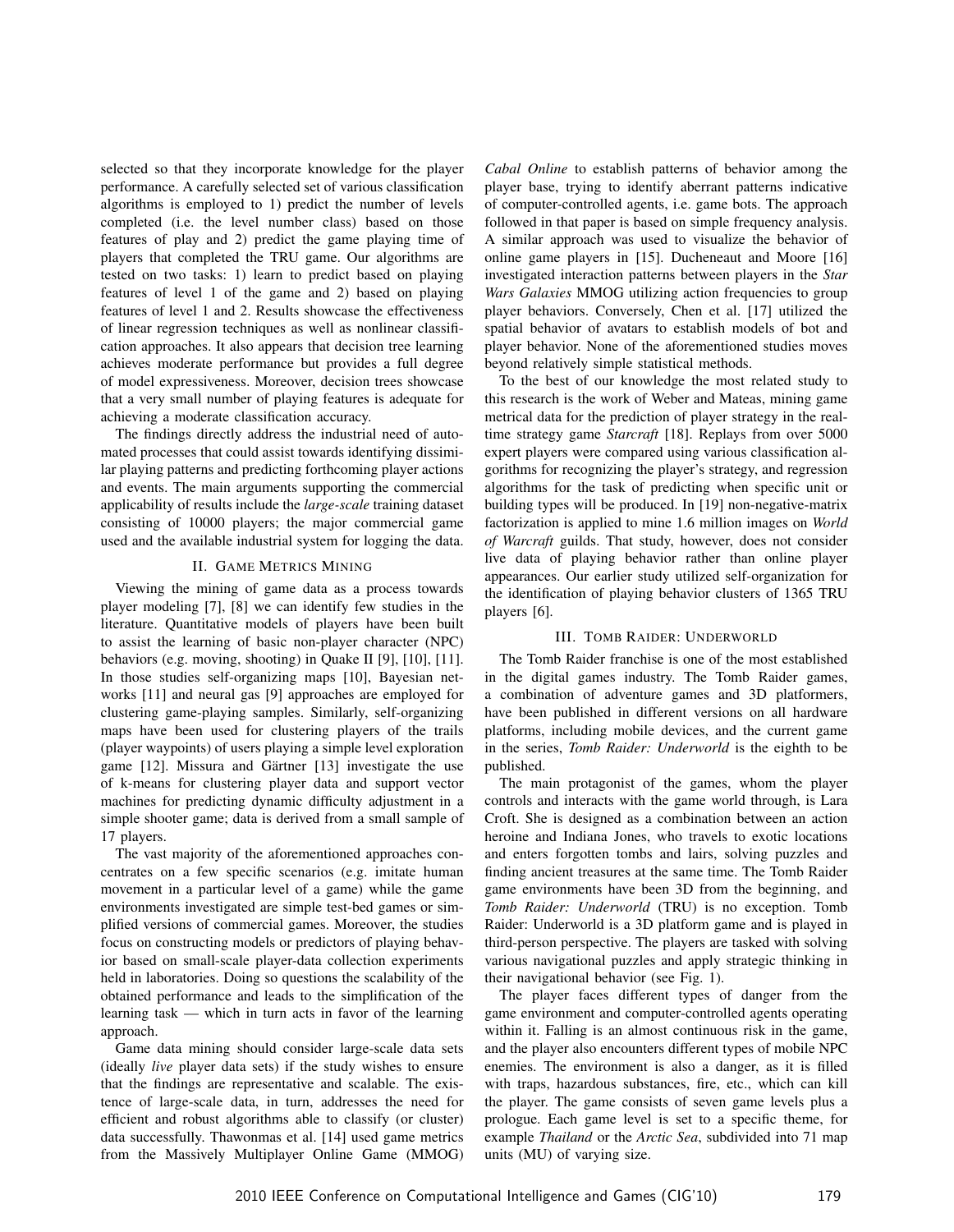

Fig. 1. A screenshot from Tomb Raider: Underworld level "Thailand". Image is copyright of Crystal Dynamics/Square Enix Europe (2009).

## IV. DATA COLLECTION

The gameplay metrics data were obtained from the Square Enix Europe Metrics (SQE; the former EIDOS) Suite, which contains data from a range of SQE-produced games. The SQE Suite is an instrumentation/telemetry system developed to capture and store game metrics. Gameplay metrics are normally logged as event-based data, and each metric is associated with a range of descriptives (contextual information) such as time stamps, user IDs, IP addresses, etc.

An important aspect of the system is that it delivers live data, i.e. data from people playing these games in their natural habitats. The data collection is completely unobtrusive, providing detailed, quantitative information about how users play games free from any effects or bias imposed by experimental approaches to research [6], [20].

## *A. Data Preprocessing*

The SQE Suite holds data from more than 1.5 million players of TRU. A sample was drawn covering all data collected from a two month period (1st Dec 2008 - 31st Jan 2009), providing records from approximately 203000 players (around 100 GB). The game was launched in November 2008, so the data represent a time period where the game was recently released to the public. The data was imported to dual Microsoft SQL Server databses. Such large data amounts require substantial computing power to analyze, and it was therefore chosen to extract a subsample of 10000 players for an initial study. The 10000 players provide a sample large enough to form the basis for developing analysis methods, while at the same time being manageable in terms of analysis runtime. The only criterion applied to the selection was that players in the sample must have completed the first level of TRU.

In terms of preprocessing, the main challenge was to transpose the data obtained from the Metrics Suite into a format we could use to analyze the data. To identify distinct players it was necessary to collect several messages to reconstruct their progress. The data in the sample were extracted in a series of tables, cleaned and transposed to a single table.

Because TRU was the first game that the Metrics Suite collected data from, there were a number of data cleaning issues such as the recording of negative values, missing timestamps, etc., which made the data cleaning process extensive. The 10000 player sample was also cleaned to remove e.g. instances where players had completed the game and then started playing the game again (approximately 1600 players did this). Additionally, instances where the Metrics Suite had missing data reported for a player from e.g. a specific game level or map unit or similar missing intermediate location times (those that were reported as not having spent any time in one or more locations that are part of a level they have completed), where removed. Missing data is discussed further in the last section of this paper.

## *B. Extracted features*

Based on previous experience with a smaller sample of data from TRU [6], it was chosen to focus on game metrics that relate to the primary game mechanics and play features, as these are the most descriptive of the way TRU is played and how players can interact with the game system. TRU is a 3D platformer, with navigation being a major part of the gameplay, as is solving puzzles and fighting enemies. The features used for the current analysis relate to the core mechanics of the game. Eight categories of features were extracted, at two scales of resolution: Map Unit or Game Level, giving a total of 674 variables per player. Which resolution scale to use for each feature was chosen depending on the frequency of the specific variable, the distribution of use among the sampled players, the relation to the core game mechanics and its suitability for machine learning. Given the above-mentioned rationale the following features were extracted:

- Playing time: The time that each player spent playing the game,  $T$ . A total of 8.06 years of playtime were included in the dataset (including the game prologue), with an average playing time of 7.06 hours — with different levels/MUs of TRU taking different amounts of time to complete due to their varying size and/or puzzle difficulty. The total playing time per player varies between 21 minutes and 58.64 hours. The average time taken to complete the entire game was 10.23 hours.
- Total number of deaths: The total number of deaths for each player, D. There are 961403 instances of death registered, across all levels/MUs and death causes (96.14 average per player, varying from 0-1343 death events;  $\sigma\{D\} = 83$ ). The death count is dependent on e.g. how much of TRU that a player has played, and the skill of the player.
- Help-on-Demand: The number of times help was requested, H. A key feature of TRU is the focus on navigational puzzle solving. A typical puzzle could be a door which requires specific switches to be pressed in order to open. Players need to solve the numerous puzzles in order to progress through the game. In order to avoid player frustration with the puzzles, a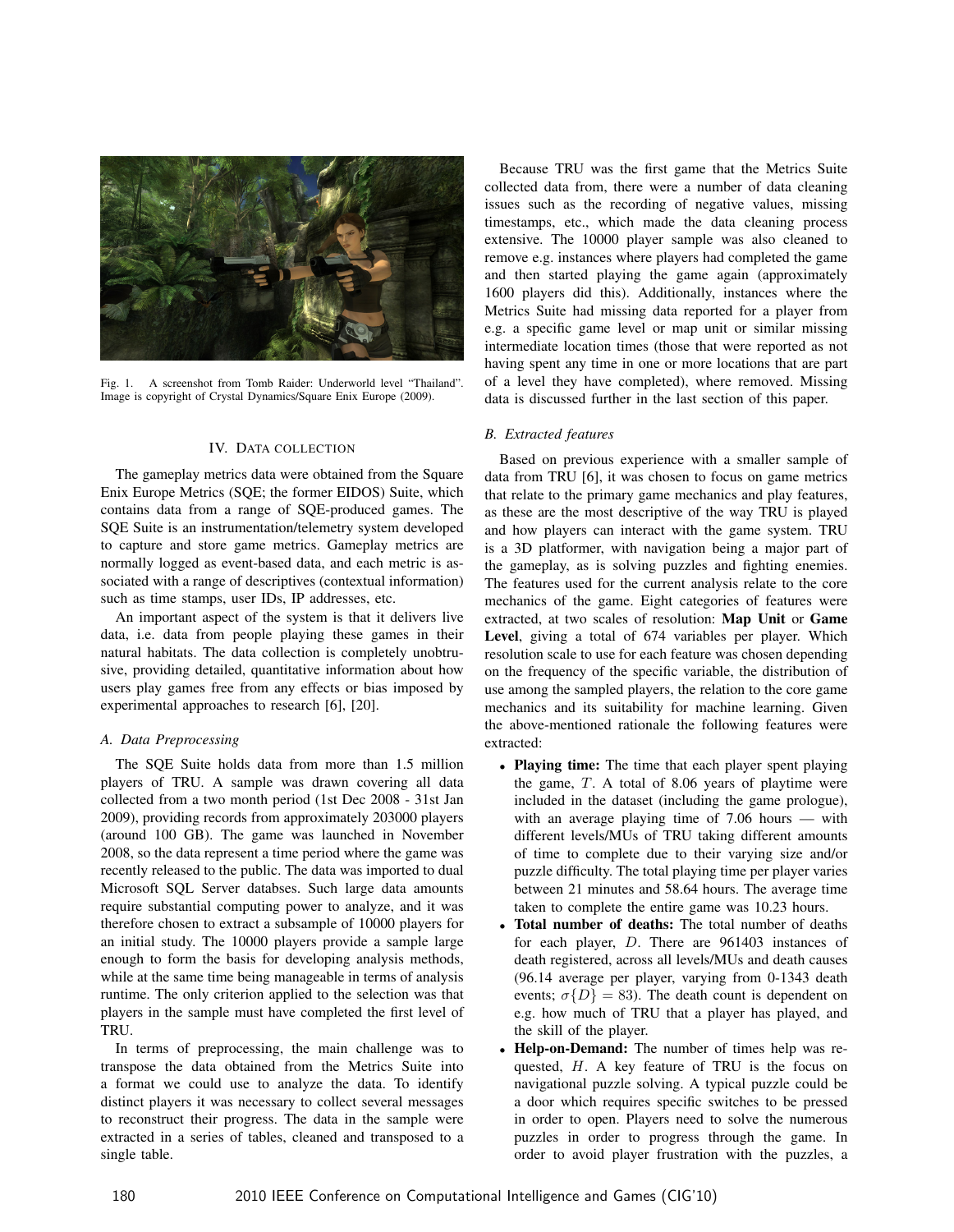native Help-on-Demand (HoD) system was added to TRU, from which a hint or solution can be requested in relation to puzzles. The sampled data indicate that players generally either request both hints and answers or no help at all for specific puzzles. Both hint and answer requests were therefore aggregated into the H value. A total of 329907 HoD-requests are recorded (32.99 average), this value is also highly dependent on how much of the game a player has played, and the player skill and playstyle.

- Causes of death: TRU features a variety of ways in which players can die. The causes of death can be grouped into three categories: Death via enemies (which can be subdivided into ranged- and melee-oriented enemies), from falling or from environmental hazards. Death events caused by game bugs, for example players dying during cinematic encounters, were not included.
	- Enemies (melee),  $D_m$ : the number of deaths caused by melee enemies. Those enemies include tigers, panthers, who attack Lara Croft in close combat. Dying from melee enemies comprise 3.03% of the total number of deaths recorded.
	- Enemies (ranged),  $D<sub>r</sub>$ : the number of deaths caused by NPC enemies who attach using ranged weapons, e.g. mercenary snipers. Dying from ranged enemies comprise 4.14% of the total number of deaths recorded.
	- Environment,  $D_e$ : the number of deaths caused by environment-related causes of death such as player drowning, being consumed by fire, or killed in a trap, comprising 29.9% of the total number of deaths across all players.
	- Falling,  $D_f$ : the number of deaths caused by falling. This cause of death comprises the 62.92% of all death events making it the dominating way to die in TRU, as would be expected from the game design.

These numbers vary from those reported in [6], reflecting the different properties of the underlying samples: in that study a sample of 1365 players was used who completed the game, whereas the current sample comprises of 10000 randomly selected players among those who completed the first level. The effect of sampling is seen in e.g. death from opponents only comprising 8.13% in the current dataset, but 28.9% in dataset of [6]. Enemies have a high impact in levels 5 and 6, levels that not all players in the current sample will have reached. Death by environmental causes comprised 13.7% in the earlier study, 29.9% in the current, which is likely again due to the different properties of the two samples. Death by falling is similar however: 57.2% reported in [6] vs. 62.92% in the current sample. Fig. 2 depicts the causes of death in TRU.

• Adrenalin: The number of times the adrenalin feature was used, A. This is an advanced gameplay feature of TRU that permits the player to temporarily slow down



Fig. 2. Percentages of the four causes of death in Tomb Raider: Underworld across all seven game levels. Values are averages of all players (out of the 10000 players) that completed the corresponding level.

time while performing special attacks against enemies. When activated, a cursor has to be moved to the head area of the target, which will trigger a headshot event. The players in the sample used the adrenalin feature 72593 times, i.e. 7.26 per player. The use of adrenalin is highly varied between players: between 0 and 304 uses.

- Rewards: The number of rewards collected, R. The levels of Tomb Raider: Underworld are rife with ancient artifacts, shards and similar relics, which players have the opportunity to collect during the playing of the game. A total of 1120708 artefacts/shards were located by the players in the game (112.08 average  $(\sigma\{R\} = 86.9).$
- **Treasure:** The number of treasures found, T. Most levels in TRU contain one or a few major treasures, which take particular exploration to locate. Thus, a high treasure count is indicative of explorative behavior in players. A total of 24927 treasures are located in the dataset ( $\overline{T} = 2.49$ ;  $\sigma\{T\} = 5.1$ ).
- Setting changes: Players can change various parameters of the TRU game. Among these, four directly impact on gameplay, and therefore are of interest to the current analysis:
	- Ammo adjustment,  $S_a$ : The number of times the player adjusts how much ammunition Lara Croft is able to carry. Changing this setting comprises 29.6% of the total amount of settings changes.
	- Enemy hit points,  $S_e$ : The number of times the player changes the amount of hit points that computer-controlled enemies have, either positively or negatively. Changing this setting comprises 31.5% of the total amount of settings changes.
	- Player hit points,  $S_p$ : The number of times the player adjusts how many hit points Lara Croft has, effectively making her harder vs. easier to kill.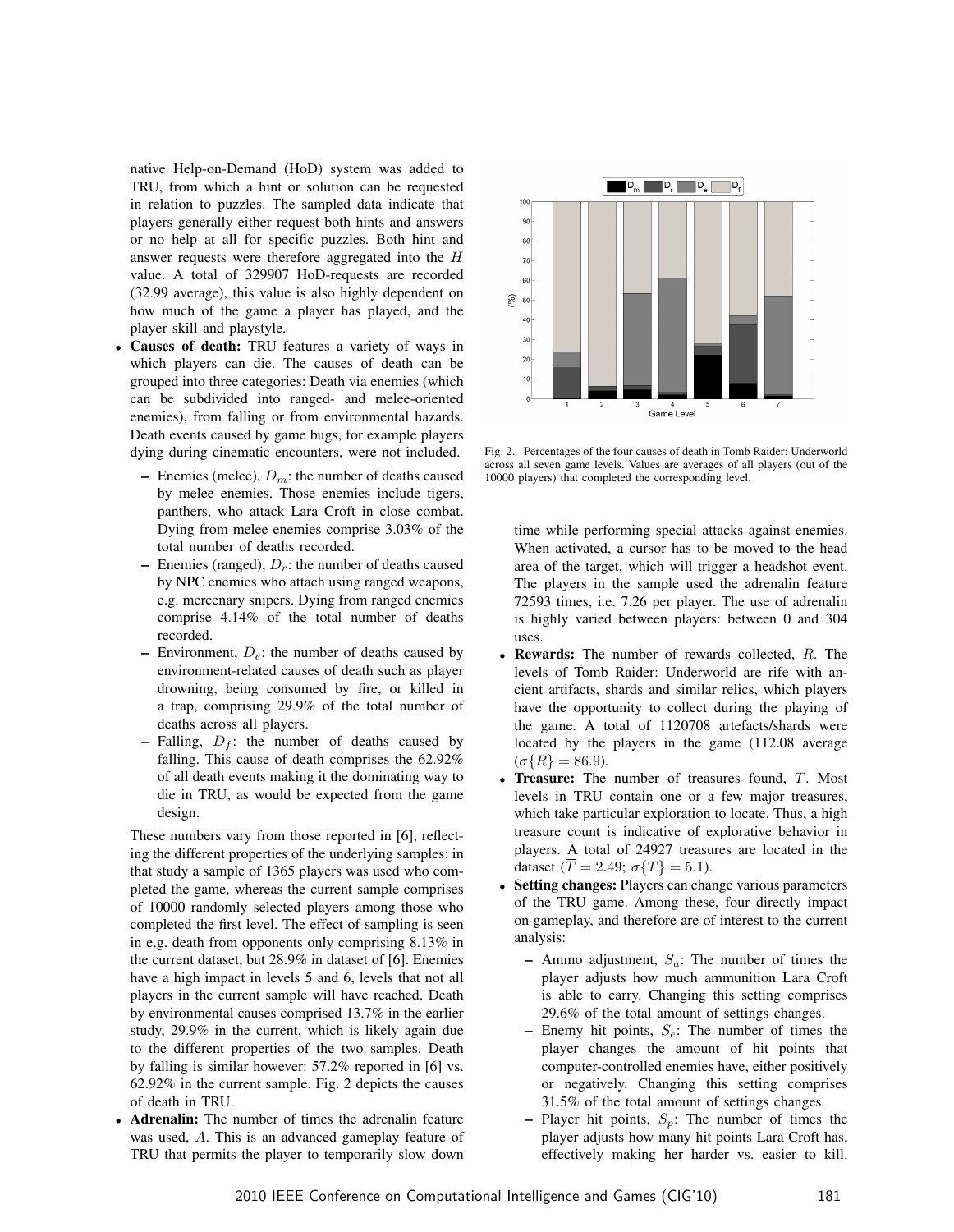Changing this setting comprises 19.5% of the total amount of settings changes.

– Saving grab adjustment,  $S_s$ : The number of times the player lowers the recovery time when performing platform jumps, increasing the time available to gain a handhold. Changing this setting comprises 19.4% of the total amount of settings changes.

There were 15317 settings changes made (max 104, 1.53 average); however, only 1740 players changed settings (8.8 average). Settings changes were vastly more common in the first two levels (comprising 34.71% and 37.82% of the changes, respectively), as compared to the later levels (8.02% for level 3, 10.89% for level 4, 4.89% for level 5, 1.21% for level 6, 2.47% for level 7). This pattern possibly reflects the players adjusting the difficulty parameters of the game early on, until they are satisfied, and then use the adjusted parameters throughout the rest of the game.

## V. METHODOLOGY

After cleaning the 10000 player sample as described above, 6430 players remained. For these players, 30 features were collected relating to the performance of the player on level 1. These were the amount of time,  $T$ , spent in 19 different locations of the level (e.g. in the ship engine room and on the surface of the sea), and 11 other features relating to this level only: the number of deaths, the total reward, the number of help requests, the adrenalin used, the number of treasures found, and the number of deaths from the four different causes (melee, ranged weapons, environment, falling, and unknown).

From this set, a second, smaller set consisting of 3517 players who also completed level 2 was selected. For this set, 25 additional features were computed related to gameplay performance on level 2 following the principles of designing the level 1 dataset: the time spent on 14 locations of level 2 plus the 11 gameplay features used in dataset 1. All features are normalized to be in [0, 1] via a uniform distribution.

The target outputs for both data sets is a number indicating the last level completed by the player. We thereby assume there is an unknown underlying function between features of gameplay behavior on the first two levels and the last TRU level that was completed that a classification algorithm will be able to predict.

A third data set was created from the second data set, containing only the 1732 players that finished the whole game, and including the same features as the second data set. This data set was used for trying the predict the time taken to play through the game, assuming that there is some function between early playing behaviour and speed of completion.

To test the possibility of predicting both the TRU level the player completed last, and the time taken to complete game, we apply various classification and prediction algorithms using the *WEKA* machine learning software (version 3.6.2) from the University of Waikato [21]. WEKA is a comprehensive software package that includes versions of all the main prediction and classification algorithms from machine learning, as well as standard algorithms for preprocessing and unsupervised learning and regression techniques from statistics. This version of WEKA contains 76 algorithms applicable to classifying a nominal attribute (the final level played) from a vector of real-valued numeric attributes (the normalized location times, deaths etc. mentioned above) from 8 algorithm families. Somewhat fewer (34 algorithms) can predict a real value (time taken to finish the game) from a real-valued vector. This abundance of tools points to the maturity of the machine learning field, but means that all algorithms and all parameters cannot reasonably be tried on any particular problem.

Given the experimental aim, our approach was to try at least one algorithm from each of the families of algorithms on each dataset, and to spend extra effort on those classification algorithms that were included in the recent list of the most important algorithms in data mining: decision tree induction, backpropagation/multilayer perceptrons and simple regression [22]. Variants of those algorithms were explored and the space of parameters was searched manually. They were also used as components for ensemble classifiers and as subset evaluators for feature subset evaluation algorithms, in order to achieve maximum classification performance. In the following section, we only report the best and most interesting results we have obtained from this experimentation.

For all tested algorithms, the reported classification/prediction accuracy was achieved through 10-fold cross validation.

## VI. EXPERIMENTS

The first two sets of experiments aim to predict the last level finished for each player, based only on features from level 1 and based on features from level 1 and 2 combined. The second set of experiments aims to predict the total time the player took to finish the game, based either on only level 1 features or on both level 1 and 2 features.

### *A. Last level completed*

Before trying to predict which will be the last level a player finishes, we need to establish the baseline accuracy: what would an optimal predictor predict in the absence of any attribute data? This number is equivalent to the number of samples in the most common class (i.e. level completed) divided by the total number of classes. As can be seen from Table I, for the dataset containing all 6430 players that finished level 1, the best guess — in the absence of further information — is that the player only finishes level 1, leading to a baseline prediction accuracy of  $34.3\%$ . For the  $3571<sup>-1</sup>$ players that also finished level 2, the best guess is that a player finishes all the levels (last level finished is level 7), yielding a baseline prediction accuracy of 50%.

<sup>&</sup>lt;sup>1</sup>This number is lower than would be expected by subtracting the players that only finished level 1 from the first dataset  $(6430 - 2561 = 3869)$  due to extra cleaning that was performed to remove players with missing level 2 features.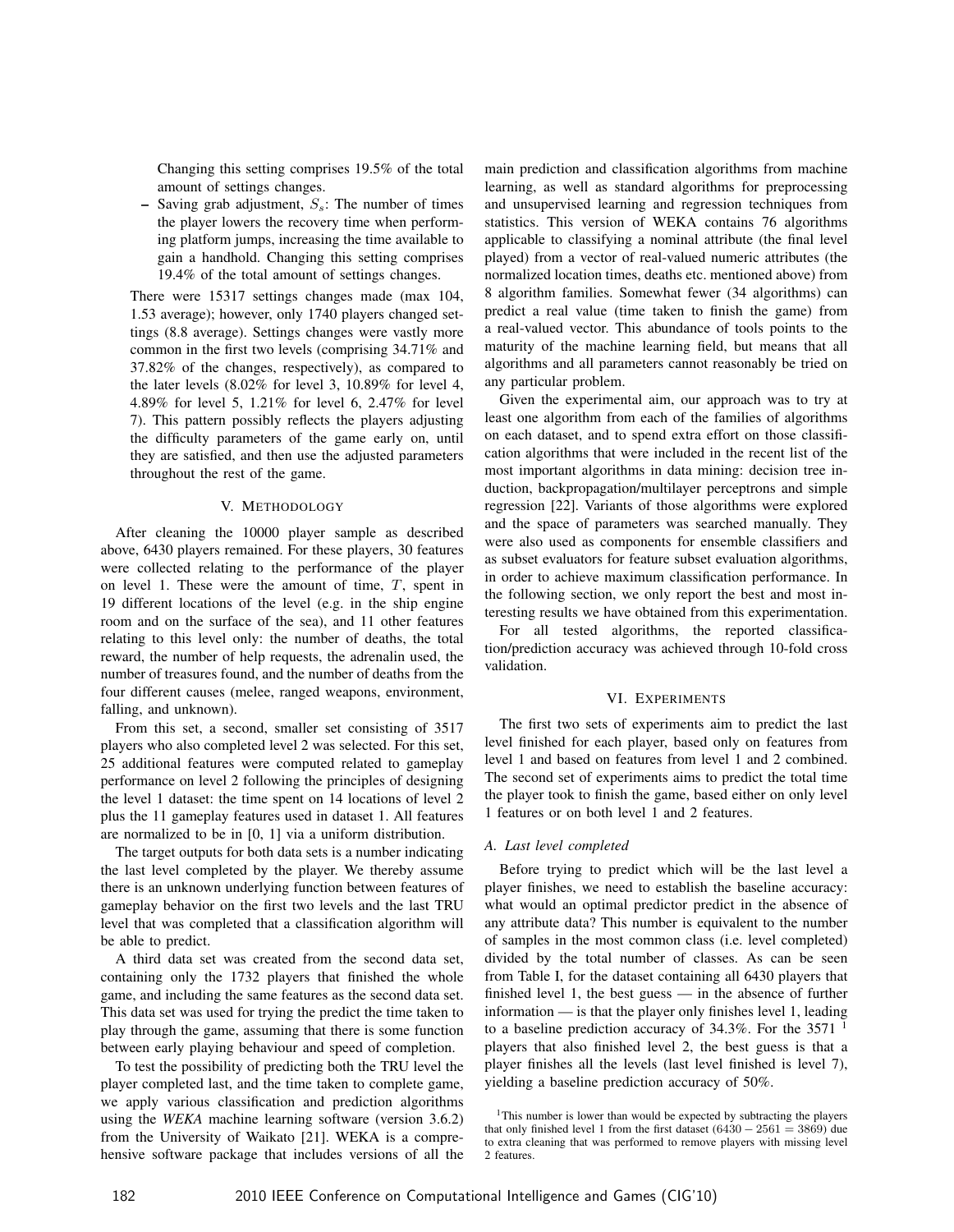TABLE I NUMBER OF PLAYERS (OUT OF THE 6430 FINISHING THE FIRST LEVEL) THAT STOPPED PLAYING THE GAME ON EACH LEVEL.

| . .<br>$\overline{\phantom{a}}$ | ν | τ | $\overline{\phantom{a}}$ | ີ |  |
|---------------------------------|---|---|--------------------------|---|--|

TABLE II BEST ACCURACY (%) OF SEVERAL CLASSIFICATION ALGORITHMS ON PREDICTING FINAL LEVEL BASED ON FEATURES FROM ONLY LEVEL 1 OR FROM LEVEL 1 AND 2, USING DEFAULT OR LIGHTLY MANUALLY TUNED PARAMETERS. HIGHER VALUES ARE BETTER. NOTE THAT THIS IS JUST A SUBSET OF ALL ALGORITHMS THAT WERE TESTED.

| Algorithm                         | Level 1 | Levels 1 and 2 |
|-----------------------------------|---------|----------------|
| Logistic regression               | 48.3    | 77.3           |
| MLP/Backpropagation               | 47.7    | 70.2           |
| J48 (C4.5) decision tree (pruned) | 48.7    | 77.4           |
| REPTree decision tree (pruned)    | 48.5    | 77.2           |
| Multinomial naive bayes           | 43.9    | 50.2           |
| Bayes network                     | 46.7    | 65.1           |
| SMO Support vector machine        | 45.9    | 70.0           |
| <b>Baseline</b>                   | 39.8    | 45.3           |

As described above, a number of classification algorithms were brought to bear on the problem of predicting last finished level based on attributes from level 1 or from level 1 and 2. It was found to be easy to do substantially better than baseline accuracy. The best accuracy on predicting final level based on attributes from level 1 was 47.7% (baseline 39.8%), and from attributes from both level 1 and 2 it is 76.9% (baseline 50%).

The best results were found using logistic regression; several algorithms were able to achieve similar accuracy, but none could surpass this simple algorithm. The performance of a selected few algorithms can be seen in Table II.

Most of the tested algorithms had similar levels of performance (with the exception of a few algorithms, especially the Bayesian ones, which underperformed), and were able to predict substantially better than the baseline. In particular, when using features also from level 2, we were able to predict the last level with a much better accuracy than the baseline guess, suggesting that such predictors could be meaningfully used both for analyzing game mechanics and adapting the game online so as to keep the player playing. The difference in the predictive strength of using level 1 and 2 data as compared to only level 1 data is partly due to increased amount of features used in the second case, and of course to the fact that players who stopped playing before finishing level 2 are not part of the second data set. But it is also important to note that level 1 of TRU is designed as a form of "training level", with less varied hazards to the player. The main hazard is falling, which is also evident from the recorded causes of death for level 1 (see Fig. 2). Levels 2-7, while showing substantial variation in theme and design, are more homogenous in that they are varied in their navigational challenges and the challenges the players encounter.

machine learning algorithms is the transparency and the expressiveness of the acquired model. The models are more useful to a human game designer if they can be expressed in a form which is easy to visualize and comprehend, so that the consequences of changing particular design elements can be easily grasped. Multi-layer perceptrons are particularly limited from this perspective, and linear models with many free variables not so powerful either. However, decision trees of the form constructed by the ID3 algorithm and its many derivatives are excellent from this perspective, especially if pruned to a small size.

The following extremely small decision tree is produced by the REPTree algorithm constrained to tree depth 2, and has a classification accuracy of 47.3% when trained on data from the level 1 only:

| L1-Seatop- $T < 10835.5$          |
|-----------------------------------|
| $\rightarrow$ L1- $R < 25.5:1$    |
| $\rightarrow$ L1- $R \geq 25.5:7$ |
| L1-Seatop- $T \ge 10835.5$ : 7    |

On the set of players who completed both levels 1 and 2, the following tree has a classification accuracy of 76.7%:

 $L2-R < 18.5$  $\rightarrow$  L2-Flushtunnel- $T < 9.858 : 2$  $\rightarrow$  L2-Flushtunnel- $T \geq 9.858 : 3$  $L2-R \ge 18.5 : 7$ 

The right arrow  $(\rightarrow)$  symbol depicted at the above trees indicates a branch under the tree-node which is right above the symbol. The number right to the colon symbol represents the predicted game level. The accuracy of these predictors is quite impressive given how extremely simple they are. The idea that it would be possible to guess which level a player will finish on much better than baseline, based simply on how long time the player spends on the surface of the sea (L1- Seatop-T; in seconds) in the first level and her total reward  $(L1-R)$  during the first level would seem rather outrageous if it was not supported by empirical evidence. The same goes for the idea that we could predict final level with a quite high accuracy based only on the amount of time spent in the Flush Tunnel room  $(L2$ -Flushtunnel-T) and the total rewards collected, for level  $2$  (L2-R).

What these two decision trees indicate is that the amount of time players spent within a given area early in the game and how well they perform is important for determining if they continue playing the game. Time spent can be indicative of problems with progressing through the game, which can lead to frustration. According to these trees the computer-controlled enemies of TRU do not appear to help in predicting when players will stop playing the game.

The fact that only very little performance can be gained from using all 30 (or 55) features rather than just 2 or 3, especially when those 2 or 3 features do not appear to be much more important than other features, suggests

Apart from accuracy, another important advantage of some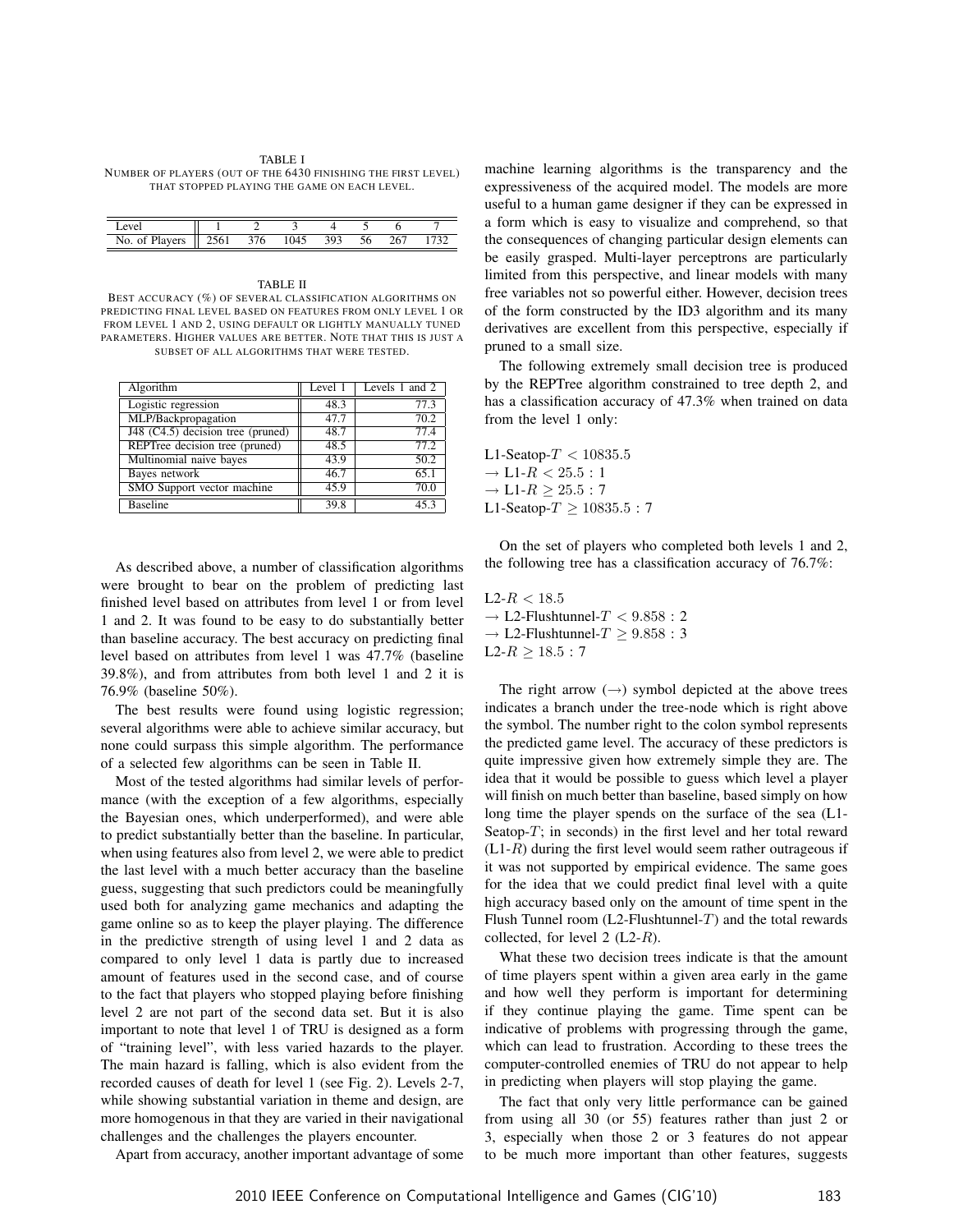that there is a very high degree of inter-correlation among those features. We, therefore, used the CFS feature subset evaluator [23], which rates a set of features depending on their correlation with the target class and the degree of redundancy between the features, together with a greedy search method (i.e. sequential forward features selection) which starts with adding the most significant feature and then adds one feature at a time until the feature subset cannot be improved . From all 55 features, this method selected only four (L1-Seatop-T, L2-Norsehall-T, L2-R and L2-H) confirming our assumption that the vast majority of features are highly inter-correlated.

## *B. Completion time*

The next set of experiments aims at predicting the time taken to finish the game, based on the same features as above, either from level 1 only or from both levels 1 and 2.

As in the previous set of experiments we tried standard linear regression methods for the prediction of completion time. The feature (of all features from level 1 and 2) that correlates most with completion time is L1-Seafloor-T (positive correlation 0.35) and employing univariate linear regression from this feature to completion time yields an absolute relative error (RAE) of 92%. The RAE statistic is computed as the average difference between the predicted and the target value divided by the difference between the mean and the target value. Multivariate linear regression manages to reduce this error to 88.2% when only using features from level 1, and to 84.5% when using features from both levels 1 and 2 (see Table III).

These linear methods were contrasted a large number of nonlinear methods for numeric prediction from machine learning; selected results are shown in Table III. As can be seen some of the methods (SMO and REPTree combined with bagging) outperformed the linear methods by a notable amount of error. Attribute selection and ensemble classification were tried, as well as moderate parameter tuning, and the results reported in the table reflect the best configuration found for each algorithm (as above, results are only reported for selected algorithms). Like for the classification task, surprisingly poor (sub-baseline) performance was noted from an otherwise reliable algorithm, the MLP using backpropagation. This serves to underscore that experiments like these, which do not perform systematic search in parameter space, can only show that a particular algorithm can work for some type of problem, not that it cannot work.

The features that best predict the time taken to complete the game are unsurprisingly the times taken to complete various units of the first two levels. This can be seen both from which features best correlate with the game completion time, and which features best split the data set into binned classes in the REPTree classifier.

To summarize, we can predict the completion time substantially better than just random guessing, and using features from level 2 as well as well as from level 1 increases the accuracy of our predictions; the best predictor found is the support vector machine achieving a RAE of 82.4%. Given

TABLE III RELATIVE ABSOLUTE ERROR (%) OF SEVERAL ALGORITHMS ON PREDICTING GAME COMPLETION TIME BASED ON FEATURES FROM ONLY LEVEL 1 OR FROM LEVEL 1 AND 2, USING DEFAULT OR LIGHTLY MANUALLY TUNED PARAMETERS. LOWER VALUES ARE BETTER.

| Algorithm                      | Level 1 | Levels 1 and 2 |
|--------------------------------|---------|----------------|
| Simple linear regression       | 92.0    | 92.0           |
| Multivariate linear regression | 89.4    | 84.5           |
| SMO Support vector machine     | 88.2    | 82.4           |
| MLP/Backpropagation            | 107.2   | 111.5          |
| REPTree decision tree (pruned) | 92.5    | 91.8           |
| Bagging REPTree (pruned)       | 85.2    | 83.5           |
| M5Rules decision list          | 93.7    | 88.6           |
| Gaussian processes             | 88.8    | 84.3           |
| <b>Baseline</b>                | 100.0   | 100.0          |

the results obtained the underlying function appears to be nonlinear.

The question that remains to be answered is exactly how useful these predictions are. Our best predictions still have 4/5 as high errors as just guessing the average value, meaning that it is unlikely this information would really help in e.g. guiding real-time game adaption, but does provide useful feedback to guide game design. It might be possible to predict outliers – extremely high or low completion times with higher accuracy, something we have not tried. But our main conclusion regarding completion time is that prediction algorithms are in need of more detailed gameplay metrics and more extracted statistical features.

## VII. DISCUSSION

Despite the strong indication that prediction of player behavior based on quantitative measures of their early play performance is possible and the indication that it may be a few features of the behavior of the players that are the most important predictors, the predictive power of the models presented in the above is moderate.

We believe that one of the reasons for the moderate performances achieved in this paper is the existence of data noise both in terms of unreasonable outliers in unit times (which could be generated due to different patches of the game interlocking with the Metrics Suite) and in terms of missing information of players for some game levels. Even though we put substantial effort to remove noise from these large-scale datasets we cannot be entirely certain of the degree of noise that is still existent within those datasets. An additional issue is the limited number of variables available in the TRU-dataset, which do correlate with the core of the gameplay, but lack for example player movement paths. Improving on these points are likely to improve on the predictive strength of the algorithms used here.

In the future it would be our desire to have access to less noisy data via improved logging systems that use even more efficient server-client network communications. The data obtained from Tomb Raider: Underworld was among the first using the  $-$  by then  $-$  newly developed SQE Metrics Suite, which has since then been further developed.